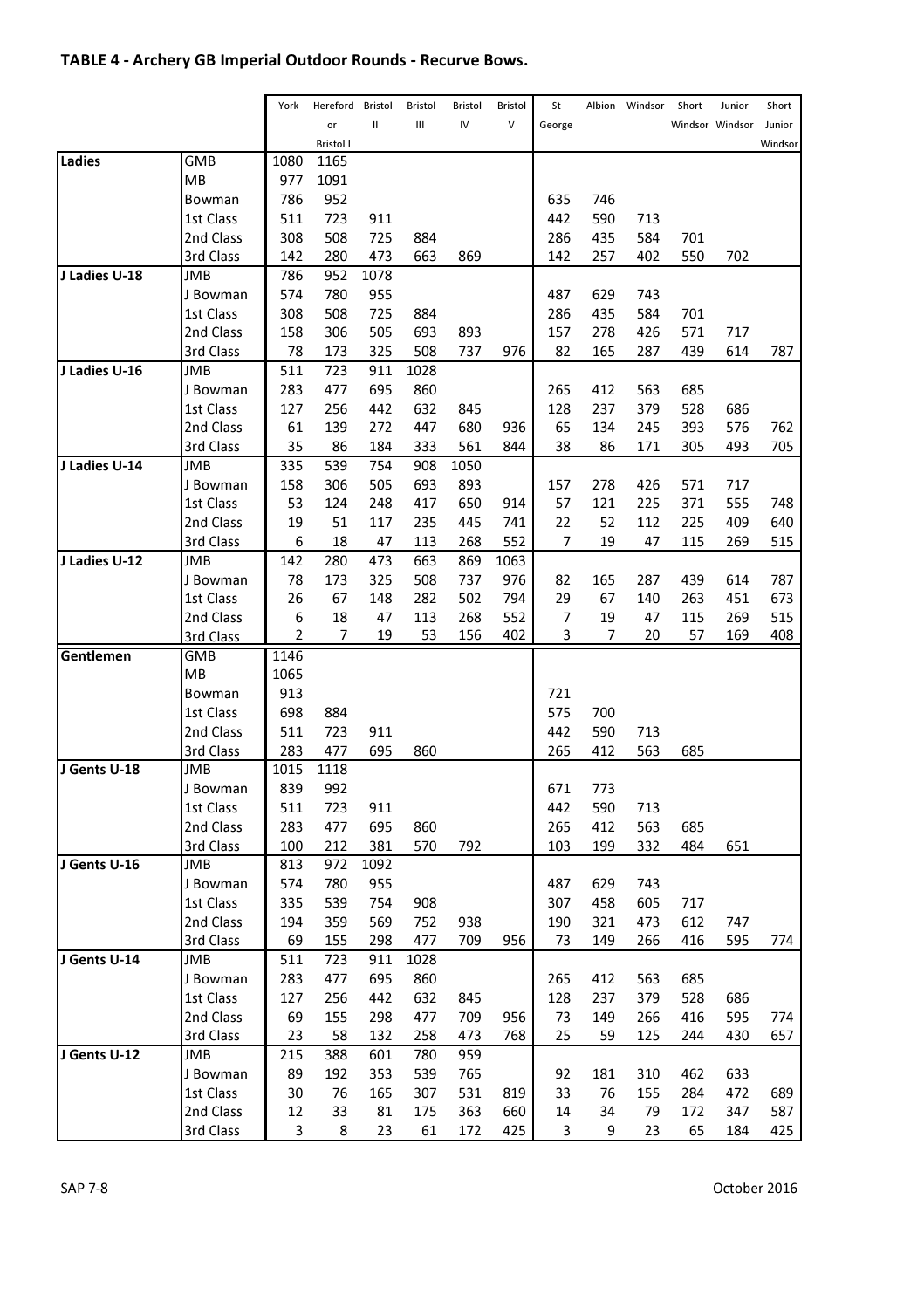# TABLE 8 - Archery GB Imperial Outdoor Rounds - Recurve Bows.

|               |                 | New          | Long           | Western | Short   | Junior  | Short   | American | St       |
|---------------|-----------------|--------------|----------------|---------|---------|---------|---------|----------|----------|
|               |                 | Western      | Western        |         | Western | Western | Junior  |          | Nicholas |
|               |                 |              |                |         |         |         | Western |          |          |
| Ladies        | GMB             |              |                |         |         |         |         |          |          |
|               | MB              |              |                |         |         |         |         |          |          |
|               | Bowman          | 504          | 626            |         |         |         |         |          |          |
|               | 1st Class       | 313          | 468            | 595     |         |         |         | 594      |          |
|               | 2nd Class       | 175          | 321            | 466     | 573     |         |         | 487      |          |
|               | 3rd Class       | 72           | 168            | 292     | 418     | 559     |         | 335      | 480      |
| J Ladies U-18 | JMB             |              |                |         |         |         |         |          |          |
|               | J Bowman        | 356          | 508            | 625     |         |         |         | 619      |          |
|               | 1st Class       | 175          | 321            | 466     | 573     |         |         | 487      |          |
|               | 2nd Class       | 81           | 185            | 314     | 440     | 576     |         | 355      | 495      |
|               | 3rd Class       | 37           | 99             | 193     | 310     | 465     | 629     | 240      | 396      |
| J Ladies U-16 | JMB             |              |                |         |         |         |         |          |          |
|               | J Bowman        | 159          | 300            | 445     | 556     |         |         | 469      |          |
|               | 1st Class       | 63           | 152            | 271     | 397     | 541     |         | 316      | 464      |
|               | 2nd Class       | 28           | 79             | 159     | 268     | 424     | 600     | 204      | 360      |
|               | 3rd Class       | 15           | 47             | 103     | 192     | 339     | 533     | 142      | 286      |
|               |                 |              |                |         |         |         |         |          |          |
| J Ladies U-14 | JMB<br>J Bowman | 81           | 185            | 314     | 440     | 576     |         | 355      | 495      |
|               | 1st Class       | 24           | 69             | 144     | 248     | 403     | 584     | 188      | 341      |
|               |                 |              |                |         |         |         |         |          |          |
|               | 2nd Class       | 8            | 27             | 63      | 129     | 257     | 459     | 94       | 215      |
|               | 3rd Class       | 2            | 9              | 24      | 56      | 137     | 319     | 39       | 113      |
| J Ladies U-12 | <b>JMB</b>      |              | 99             |         |         |         |         |          |          |
|               | J Bowman        | 37           |                | 193     | 310     | 465     | 629     | 240      | 396      |
|               | 1st Class       | 11           | 36             | 81      | 158     | 298     | 497     | 116      | 249      |
|               | 2nd Class       | 2            | 9              | 24<br>9 | 56      | 137     | 319     | 39       | 113      |
|               | 3rd Class       | $\mathbf{1}$ | 3              |         | 24      | 70      | 208     | 17       | 57       |
| Gentlemen     | <b>GMB</b>      |              |                |         |         |         |         |          |          |
|               | MB              |              |                |         |         |         |         |          |          |
|               | Bowman          | 593          |                |         |         |         |         |          |          |
|               | 1st Class       | 443          | 579            |         |         |         |         |          |          |
|               | 2nd Class       | 313          | 468            | 595     |         |         |         | 594      |          |
|               | 3rd Class       | 159          | 300            | 445     | 556     |         |         | 469      |          |
| J Gents U-18  | <b>JMB</b>      |              |                |         |         |         |         |          |          |
|               | J Bowman        | 542          | 653            |         |         |         |         |          |          |
|               | 1st Class       | 313          | 468            | 595     |         |         |         | 594      |          |
|               | 2nd Class       | 159          | 300            | 445     | 556     |         |         | 469      |          |
|               | 3rd Class       | 49           | 124            | 231     | 354     | 504     |         | 277      | 431      |
| J Gents U-16  | JMB             |              |                |         |         |         |         |          |          |
|               | J Bowman        | 356          | 508            | 625     |         |         |         | 619      |          |
|               | 1st Class       | 193          | 342            | 486     | 590     |         |         | 504      |          |
|               | 2nd Class       | 103          | 220            | 358     | 481     | 607     |         | 394      | 524      |
|               | 3rd Class       | 32           | 89             | 176     | 289     | 445     | 615     | 222      | 378      |
| J Gents U-14  | <b>JMB</b>      |              |                |         |         |         |         |          |          |
|               | J Bowman        | 159          | 300            | 445     | 556     |         |         | 469      |          |
|               | 1st Class       | 63           | 152            | 271     | 397     | 541     |         | 316      | 464      |
|               | 2nd Class       | 32           | 89             | 176     | 289     | 445     | 615     | 222      | 378      |
|               | 3rd Class       | 9            | 31             | 72      | 143     | 277     | 478     | 105      | 232      |
| J Gents U-12  | JMB             |              |                |         |         |         |         |          |          |
|               | J Bowman        | 42           | 111            | 211     | 332     | 485     |         | 258      | 414      |
|               | 1st Class       | 13           | 41             | 92      | 175     | 318     | 516     | 129      | 267      |
|               | 2nd Class       | 5            | 17             | 42      | 92      | 201     | 399     | 66       | 167      |
|               | 3rd Class       | $\mathbf{1}$ | $\overline{4}$ | 11      | 28      | 79      | 225     | 19       | 64       |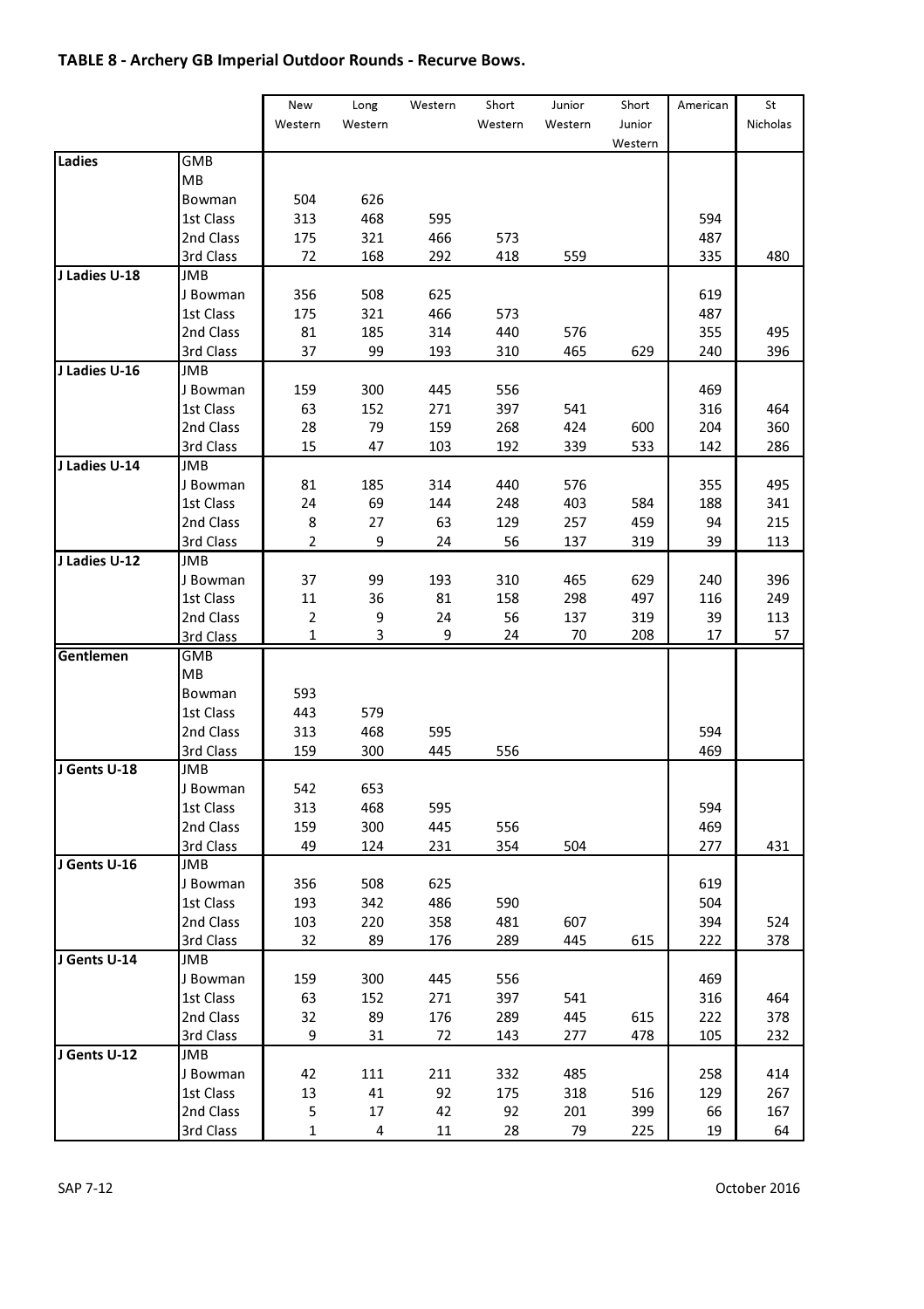## TABLE 12 - Archery GB Imperial Outdoor Rounds - Recurve Bows.

|               |            | New            | Long                     | National | Short | Junior            | Short    | New            | Long            | Warwick | Short | Junior          | Short   |
|---------------|------------|----------------|--------------------------|----------|-------|-------------------|----------|----------------|-----------------|---------|-------|-----------------|---------|
|               |            |                | <b>National National</b> |          |       | National National | Junior   |                | Warwick Warwick |         |       | Warwick Warwick | Junior  |
|               |            |                |                          |          |       |                   | National |                |                 |         |       |                 | Warwick |
| Ladies        | GMB        |                |                          |          |       |                   |          |                |                 |         |       |                 |         |
|               | MВ         |                |                          |          |       |                   |          |                |                 |         |       |                 |         |
|               | Bowman     | 362            | 455                      |          |       |                   |          |                |                 |         |       |                 |         |
|               | 1st Class  | 217            | 330                      | 436      |       |                   |          |                |                 |         |       |                 |         |
|               | 2nd Class  | 118            | 218                      | 336      | 417   |                   |          | 88             | 160             | 233     | 287   |                 |         |
|               | 3rd Class  | 47             | 109                      | 205      | 296   | 401               |          | 36             | 84              | 146     | 209   | 279             |         |
| J Ladies U-18 | JMB        |                |                          |          |       |                   |          |                |                 |         |       |                 |         |
|               | J Bowman   | 249            | 361                      | 459      |       |                   |          |                |                 |         |       |                 |         |
|               | 1st Class  | 118            | 218                      | 336      | 417   |                   |          |                |                 |         |       |                 |         |
|               | 2nd Class  | 53             | 121                      | 221      | 313   | 415               |          | 41             | 92              | 157     | 220   | 288             |         |
|               | 3rd Class  | 24             | 63                       | 133      | 215   | 328               | 452      | 18             | 50              | 97      | 155   | 232             | 315     |
| J Ladies U-16 | <b>JMB</b> |                |                          |          |       |                   |          |                |                 |         |       |                 |         |
|               | J Bowman   | 106            | 202                      | 319      | 403   |                   |          |                |                 |         |       |                 |         |
|               | 1st Class  | 41             | 98                       | 189      | 280   | 387               |          |                |                 |         |       |                 |         |
|               | 2nd Class  | 18             | 49                       | 109      | 185   | 296               | 428      | 14             | 39              | 80      | 134   | 212             | 300     |
|               | 3rd Class  | 9              | 29                       | 70       | 130   | 232               | 374      | 8              | 24              | 52      | 96    | 170             | 267     |
| J Ladies U-14 | JMB        |                |                          |          |       |                   |          |                |                 |         |       |                 |         |
|               | J Bowman   | 53             | 121                      | 221      | 313   | 415               |          |                |                 |         |       |                 |         |
|               | 1st Class  | 15             | 43                       | 98       | 170   | 280               | 415      |                |                 |         |       |                 |         |
|               | 2nd Class  | 5              | 16                       | 42       | 86    | 172               | 315      | 4              | 13              | 32      | 64    | 129             | 229     |
|               | 3rd Class  | $\mathbf{1}$   | 5                        | 16       | 36    | 88                | 209      | 1              | 5               | 12      | 28    | 69              | 160     |
| J Ladies U-12 | JMB        |                |                          |          |       |                   |          |                |                 |         |       |                 |         |
|               | J Bowman   | 24             | 63                       | 133      | 215   | 328               | 452      |                |                 |         |       |                 |         |
|               | 1st Class  | 7              | 22                       | 55       | 106   | 201               | 345      |                |                 |         |       |                 |         |
|               | 2nd Class  | $\mathbf{1}$   | 5                        | 16       | 36    | 88                | 209      | 1              | 5               | 12      | 28    | 69              | 160     |
|               | 3rd Class  |                | $\overline{2}$           | 6        | 15    | 44                | 130      |                | 2               | 5       | 12    | 35              | 104     |
| Gentlemen     | GMB        |                |                          |          |       |                   |          |                |                 |         |       |                 |         |
|               | MB         |                |                          |          |       |                   |          |                |                 |         |       |                 |         |
|               | Bowman     | 432            |                          |          |       |                   |          |                |                 |         |       |                 |         |
|               | 1st Class  | 315            | 418                      |          |       |                   |          |                |                 |         |       |                 |         |
|               | 2nd Class  | 217            | 330                      | 436      |       |                   |          | 156            | 234             | 297     |       |                 |         |
|               | 3rd Class  | 106            | 202                      | 319      | 403   |                   |          | 79             | 150             | 222     | 278   |                 |         |
| J Gents U-18  | <b>JMB</b> |                |                          |          |       |                   |          |                |                 |         |       |                 |         |
|               | J Bowman   | 392            | 477                      |          |       |                   |          |                |                 |         |       |                 |         |
|               | 1st Class  | 217            | 330                      | 436      |       |                   |          |                |                 |         |       |                 |         |
|               | 2nd Class  | 106            | 202                      | 319      | 403   |                   |          | 79             | 150             | 222     | 278   |                 |         |
|               | 3rd Class  | 31             | 79                       | 160      | 247   | 358               |          | 24             | 62              | 115     | 177   | 252             |         |
| J Gents U-16  | JMB        |                |                          |          |       |                   |          |                |                 |         |       |                 |         |
|               | J Bowman   | 249            | 361                      | 459      |       |                   |          |                |                 |         |       |                 |         |
|               | 1st Class  | 130            | 234                      | 351      | 430   |                   |          |                |                 |         |       |                 |         |
|               | 2nd Class  | 68             | 145                      | 254      | 344   | 440               |          | 52             | 110             | 179     | 240   | 304             |         |
|               | 3rd Class  | 20             | 56                       | 121      | 200   | 312               | 440      | 16             | 44              | 88      | 145   | 222             | 307     |
| J Gents U-14  | <b>JMB</b> |                |                          |          |       |                   |          |                |                 |         |       |                 |         |
|               | J Bowman   | 106            | 202                      | 319      | 403   |                   |          |                |                 |         |       |                 |         |
|               | 1st Class  | 41             | 98                       | 189      | 280   | 387               |          |                |                 |         |       |                 |         |
|               | 2nd Class  | 20             | 56                       | 121      | 200   | 312               | 440      | 16             | 44              | 88      | 145   | 222             | 307     |
|               | 3rd Class  | 6              | 19                       | 48       | 95    | 186               | 330      | 5              | 16              | 36      | 72    | 139             | 239     |
| J Gents U-12  | JMB        |                |                          |          |       |                   |          |                |                 |         |       |                 |         |
|               | J Bowman   | 27             | 71                       | 146      | 231   | 343               |          |                |                 |         |       |                 |         |
|               | 1st Class  | 8              | 25                       | 62       | 117   | 216               | 360      |                |                 |         |       |                 |         |
|               | 2nd Class  | 3              | 10                       | 28       | 60    | 132               | 269      | $\overline{2}$ | 9               | 21      | 46    | 100             | 200     |
|               | 3rd Class  | $\overline{1}$ | $\overline{2}$           | 7        | 18    | 49                | 142      |                | 2               | 5       | 14    | 39              | 112     |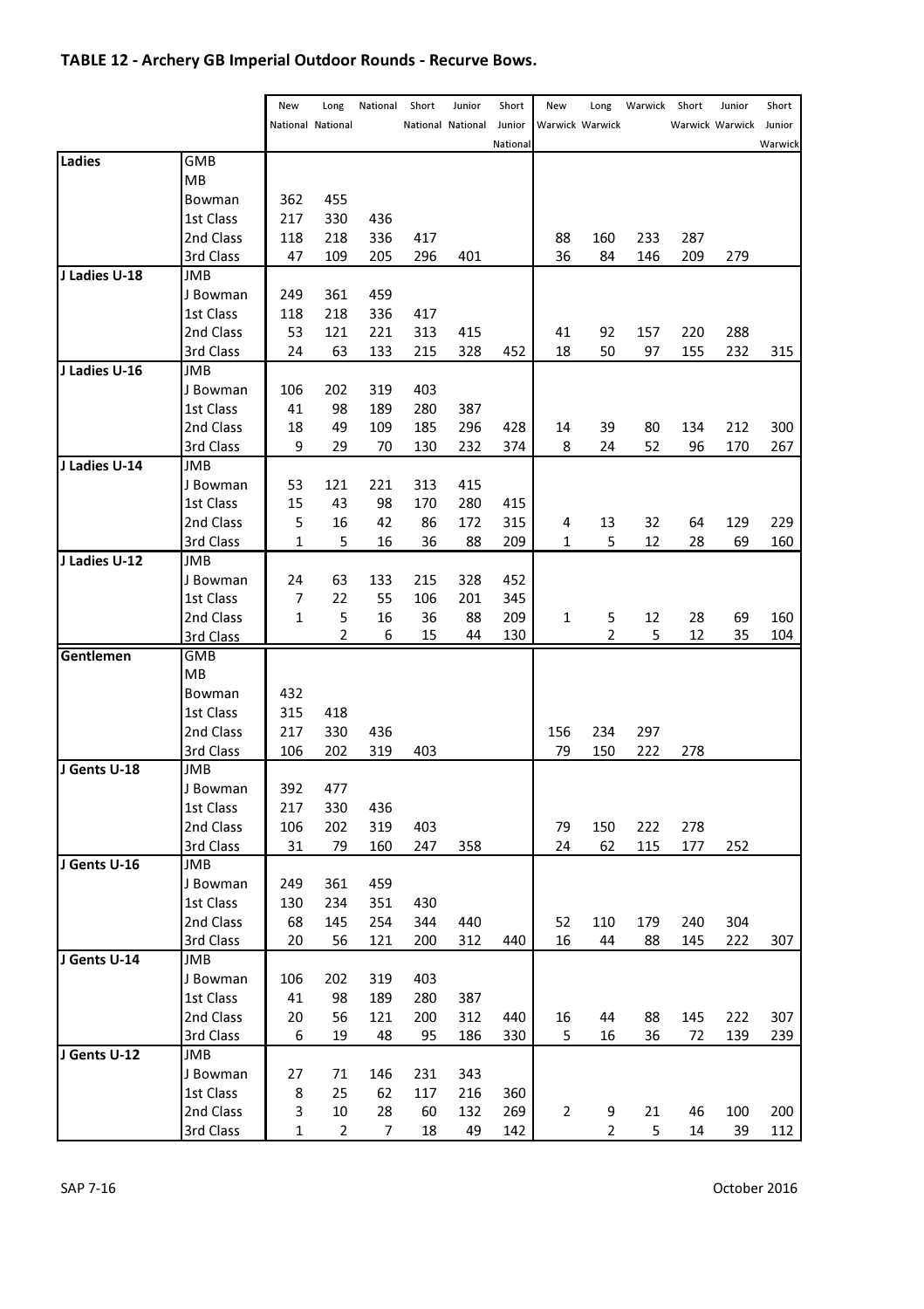#### TABLE 16 - Archery GB Metric Outdoor Rounds - Recurve Bows.

|               |            | Metric | Metric   | Metric | Metric | Metric |
|---------------|------------|--------|----------|--------|--------|--------|
|               |            | L      | $\sf II$ | Ш      | IV     | V      |
|               |            |        |          |        |        |        |
| Ladies        | GMB        | 1242   |          |        |        |        |
|               | MB         | 1169   |          |        |        |        |
|               | Bowman     | 1037   |          |        |        |        |
|               | 1st Class  | 817    | 935      |        |        |        |
|               | 2nd Class  | 602    | 738      | 942    |        |        |
|               | 3rd Class  | 364    | 480      | 721    | 984    |        |
| J Ladies U-18 | JMB        | 1037   | 1115     |        |        |        |
|               | J Bowman   | 873    | 981      |        |        |        |
|               | 1st Class  | 602    | 738      | 942    |        |        |
|               | 2nd Class  | 391    | 512      | 751    | 1006   |        |
|               | 3rd Class  | 245    | 332      | 566    | 863    | 1047   |
| J Ladies U-16 | JMB        | 817    | 935      | 1087   |        |        |
|               | J Bowman   | 571    | 707      | 918    |        |        |
|               | 1st Class  | 338    | 449      | 690    | 961    |        |
|               | 2nd Class  | 205    | 280      | 505    | 810    | 1006   |
|               | 3rd Class  | 140    | 193      | 390    | 700    | 916    |
| J Ladies U-14 | JMB        | 634    | 769      | 966    | 1150   |        |
|               | J Bowman   | 391    | 512      | 751    | 1006   |        |
|               | 1st Class  | 187    | 256      | 475    | 783    | 985    |
|               | 2nd Class  | 92     | 127      | 289    | 590    | 813    |
|               | 3rd Class  | 41     | 55       | 156    | 415    | 614    |
| J Ladies U-12 | JMB        | 364    | 480      | 721    | 984    | 1133   |
|               | J Bowman   | 245    | 332      | 566    | 863    | 1047   |
|               | 1st Class  | 114    | 157      | 338    | 645    | 865    |
|               | 2nd Class  | 41     | 55       | 156    | 415    | 614    |
|               | 3rd Class  | 18     | 24       | 83     | 294    | 445    |
| Gentlemen     | <b>GMB</b> |        |          |        |        |        |
|               | MВ         |        |          |        |        |        |
|               | Bowman     |        |          |        |        |        |
|               | 1st Class  | 973    |          |        |        |        |
|               | 2nd Class  | 817    | 935      |        |        |        |
|               | 3rd Class  | 571    | 707      | 918    |        |        |
| J Gents U-18  | JMB        | 1196   |          |        |        |        |
|               | J Bowman   | 1075   |          |        |        |        |
|               | 1st Class  | 817    | 935      |        |        |        |
|               | 2nd Class  | 571    | 707      | 918    |        |        |
|               | 3rd Class  | 289    | 388      | 628    | 914    |        |
| J Gents U-16  | JMB        | 1056   | 1131     |        |        |        |
|               | J Bowman   | 873    | 981      |        |        |        |
|               | 1st Class  | 634    | 769      | 966    |        |        |
|               | 2nd Class  | 448    | 577      | 810    | 1047   |        |
|               | 3rd Class  | 224    | 306      | 536    | 837    | 1027   |
| J Gents U-14  | JMB        | 817    | 935      | 1087   |        |        |
|               | J Bowman   | 571    | 707      | 918    |        |        |
|               | 1st Class  | 338    | 449      | 690    | 961    |        |
|               | 2nd Class  | 224    | 306      | 536    | 837    | 1027   |
|               | 3rd Class  | 103    | 141      | 313    | 617    | 839    |
| J Gents U-12  | JMB        | 478    | 610      | 838    | 1066   |        |
|               | J Bowman   | 266    | 360      | 597    | 889    |        |
|               | 1st Class  | 127    | 174      | 363    | 672    | 891    |
|               | 2nd Class  | 66     | 90       | 225    | 511    | 730    |
|               | 3rd Class  | 21     | 28       | 93     | 313    | 472    |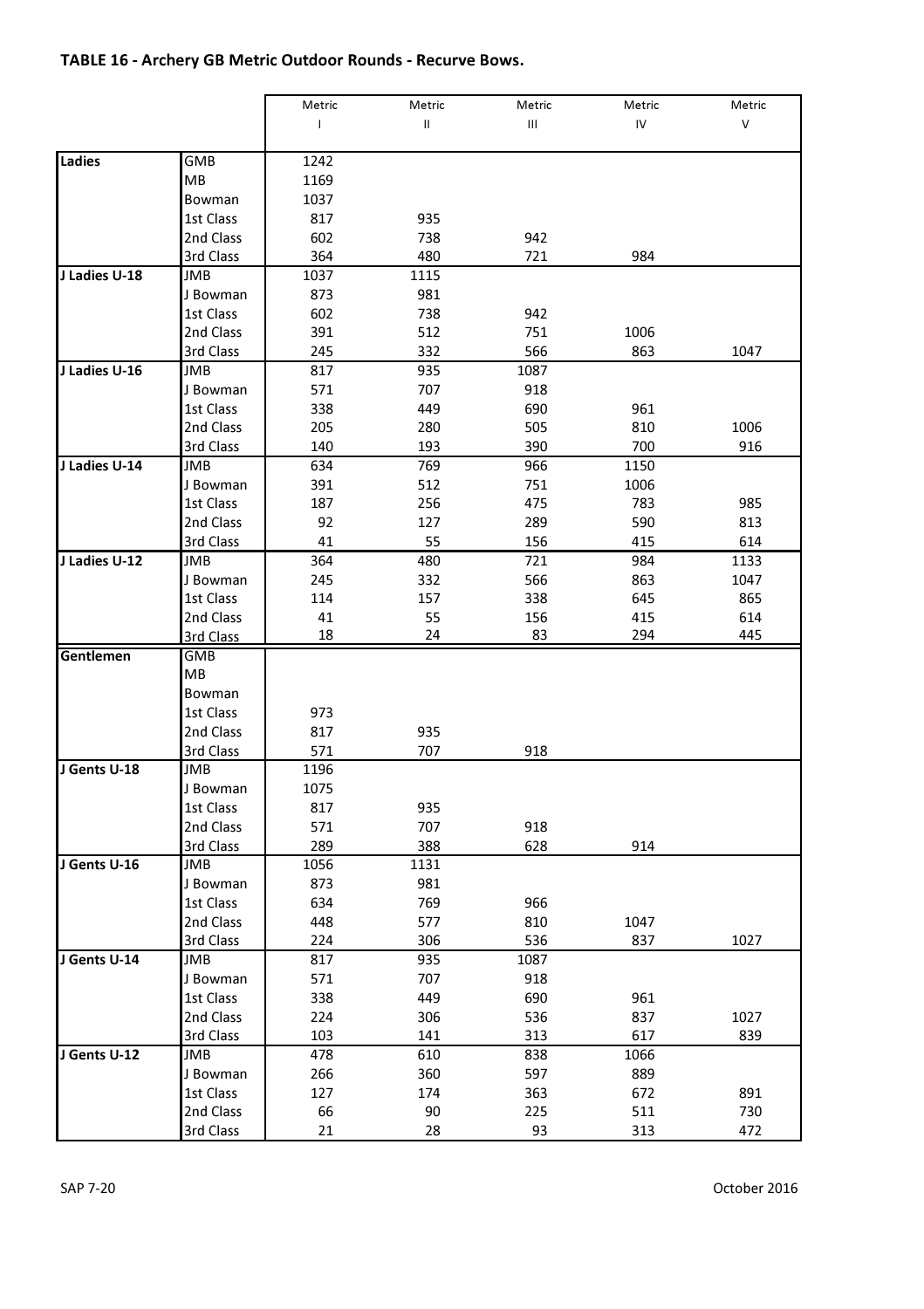#### TABLE 20 - Archery GB Metric Outdoor Rounds - Recurve Bows.

| Short<br>Short<br>Short<br>Short<br>Long<br>Long<br>Long<br>Long<br>Long<br>Long<br>Metric<br>Metric<br>Metric<br>Metric<br>Metric<br>Metric<br>Metric<br>Metric<br>Metric<br>Metric<br>Metric<br>G/L/I<br>Ladies / I<br>Λ<br>Gents<br>Ш<br>Ш<br>IV<br>Ш<br>Ш<br>IV<br>Ladies<br>GMB<br>MВ<br>424<br>501<br>Bowman<br>1st Class<br>275<br>377<br>449<br>254<br>431<br>348<br>2nd Class<br>161<br>339<br>237<br>3rd Class<br>69<br>127<br>200<br>301<br>418<br>280<br>J Ladies U-18<br>JMB<br>409<br>475<br>310<br>J Bowman<br>1st Class<br>161<br>254<br>339<br>431<br>348<br>77<br>2nd Class<br>141<br>217<br>318<br>433<br>250<br>295<br>3rd Class<br>36<br>73<br>126<br>214<br>340<br>479<br>172<br>206<br>352 |
|-------------------------------------------------------------------------------------------------------------------------------------------------------------------------------------------------------------------------------------------------------------------------------------------------------------------------------------------------------------------------------------------------------------------------------------------------------------------------------------------------------------------------------------------------------------------------------------------------------------------------------------------------------------------------------------------------------------------|
|                                                                                                                                                                                                                                                                                                                                                                                                                                                                                                                                                                                                                                                                                                                   |
|                                                                                                                                                                                                                                                                                                                                                                                                                                                                                                                                                                                                                                                                                                                   |
|                                                                                                                                                                                                                                                                                                                                                                                                                                                                                                                                                                                                                                                                                                                   |
|                                                                                                                                                                                                                                                                                                                                                                                                                                                                                                                                                                                                                                                                                                                   |
|                                                                                                                                                                                                                                                                                                                                                                                                                                                                                                                                                                                                                                                                                                                   |
|                                                                                                                                                                                                                                                                                                                                                                                                                                                                                                                                                                                                                                                                                                                   |
|                                                                                                                                                                                                                                                                                                                                                                                                                                                                                                                                                                                                                                                                                                                   |
|                                                                                                                                                                                                                                                                                                                                                                                                                                                                                                                                                                                                                                                                                                                   |
|                                                                                                                                                                                                                                                                                                                                                                                                                                                                                                                                                                                                                                                                                                                   |
|                                                                                                                                                                                                                                                                                                                                                                                                                                                                                                                                                                                                                                                                                                                   |
|                                                                                                                                                                                                                                                                                                                                                                                                                                                                                                                                                                                                                                                                                                                   |
|                                                                                                                                                                                                                                                                                                                                                                                                                                                                                                                                                                                                                                                                                                                   |
|                                                                                                                                                                                                                                                                                                                                                                                                                                                                                                                                                                                                                                                                                                                   |
|                                                                                                                                                                                                                                                                                                                                                                                                                                                                                                                                                                                                                                                                                                                   |
| J Ladies U-16<br>JMB                                                                                                                                                                                                                                                                                                                                                                                                                                                                                                                                                                                                                                                                                              |
| 146<br>236<br>322<br>416<br>334<br>J Bowman                                                                                                                                                                                                                                                                                                                                                                                                                                                                                                                                                                                                                                                                       |
| 115<br>283<br>404<br>223<br>265<br>1st Class<br>61<br>184                                                                                                                                                                                                                                                                                                                                                                                                                                                                                                                                                                                                                                                         |
| 57<br>27<br>102<br>306<br>453<br>178<br>2nd Class<br>182<br>149<br>323                                                                                                                                                                                                                                                                                                                                                                                                                                                                                                                                                                                                                                            |
| 15<br>64<br>398<br>129<br>3rd Class<br>33<br>126<br>238<br>107<br>264<br>462                                                                                                                                                                                                                                                                                                                                                                                                                                                                                                                                                                                                                                      |
| J Ladies U-14<br>JMB                                                                                                                                                                                                                                                                                                                                                                                                                                                                                                                                                                                                                                                                                              |
| J Bowman<br>77<br>141<br>217<br>318<br>433<br>250<br>295                                                                                                                                                                                                                                                                                                                                                                                                                                                                                                                                                                                                                                                          |
| 24<br>50<br>91<br>289<br>440<br>138<br>165<br>308<br>1st Class<br>167                                                                                                                                                                                                                                                                                                                                                                                                                                                                                                                                                                                                                                             |
| 8<br>18<br>38<br>82<br>336<br>74<br>89<br>208<br>2nd Class<br>175<br>415                                                                                                                                                                                                                                                                                                                                                                                                                                                                                                                                                                                                                                          |
| 3rd Class<br>2<br>6<br>14<br>33<br>88<br>224<br>35<br>41<br>123<br>328                                                                                                                                                                                                                                                                                                                                                                                                                                                                                                                                                                                                                                            |
| J Ladies U-12<br>JMB                                                                                                                                                                                                                                                                                                                                                                                                                                                                                                                                                                                                                                                                                              |
| J Bowman<br>36<br>73<br>126<br>214<br>340<br>479<br>172<br>206<br>352                                                                                                                                                                                                                                                                                                                                                                                                                                                                                                                                                                                                                                             |
| 25<br>90<br>108<br>236<br>439<br>1st Class<br>11<br>50<br>102<br>205<br>367                                                                                                                                                                                                                                                                                                                                                                                                                                                                                                                                                                                                                                       |
| 6<br>14<br>33<br>224<br>35<br>123<br>328<br>2nd Class<br>2<br>88<br>41                                                                                                                                                                                                                                                                                                                                                                                                                                                                                                                                                                                                                                            |
| 2<br>5<br>14<br>42<br>139<br>16<br>19<br>252<br>3rd Class<br>1<br>70                                                                                                                                                                                                                                                                                                                                                                                                                                                                                                                                                                                                                                              |
| <b>GMB</b><br>Gentlemen                                                                                                                                                                                                                                                                                                                                                                                                                                                                                                                                                                                                                                                                                           |
| ΜВ                                                                                                                                                                                                                                                                                                                                                                                                                                                                                                                                                                                                                                                                                                                |
| 490<br>Bowman                                                                                                                                                                                                                                                                                                                                                                                                                                                                                                                                                                                                                                                                                                     |
| 378<br>465<br>1st Class                                                                                                                                                                                                                                                                                                                                                                                                                                                                                                                                                                                                                                                                                           |
| 377<br>2nd Class<br>275<br>449                                                                                                                                                                                                                                                                                                                                                                                                                                                                                                                                                                                                                                                                                    |
| 334<br>3rd Class<br>146<br>236<br>322<br>416                                                                                                                                                                                                                                                                                                                                                                                                                                                                                                                                                                                                                                                                      |
| J Gents U-18<br>JMB                                                                                                                                                                                                                                                                                                                                                                                                                                                                                                                                                                                                                                                                                               |
| J Bowman<br>452<br>523                                                                                                                                                                                                                                                                                                                                                                                                                                                                                                                                                                                                                                                                                            |
| 377<br>1st Class<br>275<br>449                                                                                                                                                                                                                                                                                                                                                                                                                                                                                                                                                                                                                                                                                    |
| 146<br>236<br>416<br>334<br>2nd Class<br>322                                                                                                                                                                                                                                                                                                                                                                                                                                                                                                                                                                                                                                                                      |
| 197<br>3rd Class<br>47<br>92<br>154<br>248<br>372<br>235                                                                                                                                                                                                                                                                                                                                                                                                                                                                                                                                                                                                                                                          |
| J Gents U-16<br>JMB                                                                                                                                                                                                                                                                                                                                                                                                                                                                                                                                                                                                                                                                                               |
| 409<br>475<br>310<br>J Bowman                                                                                                                                                                                                                                                                                                                                                                                                                                                                                                                                                                                                                                                                                     |
| 1st Class<br>175<br>272<br>356<br>445<br>362                                                                                                                                                                                                                                                                                                                                                                                                                                                                                                                                                                                                                                                                      |
| 97<br>2nd Class<br>170<br>251<br>352<br>460<br>278<br>326                                                                                                                                                                                                                                                                                                                                                                                                                                                                                                                                                                                                                                                         |
| 3rd Class<br>31<br>64<br>114<br>198<br>323<br>466<br>160<br>192<br>337                                                                                                                                                                                                                                                                                                                                                                                                                                                                                                                                                                                                                                            |
| J Gents U-14<br>JMB                                                                                                                                                                                                                                                                                                                                                                                                                                                                                                                                                                                                                                                                                               |
| 146<br>236<br>322<br>416<br>334<br>J Bowman                                                                                                                                                                                                                                                                                                                                                                                                                                                                                                                                                                                                                                                                       |
|                                                                                                                                                                                                                                                                                                                                                                                                                                                                                                                                                                                                                                                                                                                   |
|                                                                                                                                                                                                                                                                                                                                                                                                                                                                                                                                                                                                                                                                                                                   |
| 115<br>184<br>404<br>223<br>265<br>1st Class<br>61<br>283                                                                                                                                                                                                                                                                                                                                                                                                                                                                                                                                                                                                                                                         |
| 192<br>31<br>64<br>114<br>198<br>323<br>466<br>160<br>337<br>2nd Class                                                                                                                                                                                                                                                                                                                                                                                                                                                                                                                                                                                                                                            |
| 427<br>3rd Class<br>9<br>21<br>43<br>91<br>190<br>352<br>82<br>98<br>222                                                                                                                                                                                                                                                                                                                                                                                                                                                                                                                                                                                                                                          |
| J Gents U-12<br>JMB                                                                                                                                                                                                                                                                                                                                                                                                                                                                                                                                                                                                                                                                                               |
| 41<br>82<br>140<br>356<br>184<br>220<br>J Bowman<br>231                                                                                                                                                                                                                                                                                                                                                                                                                                                                                                                                                                                                                                                           |
| 29<br>56<br>383<br>98<br>118<br>250<br>1st Class<br>13<br>113<br>221<br>5<br>12<br>25<br>288<br>2nd Class<br>57<br>133<br>54<br>65<br>169<br>378                                                                                                                                                                                                                                                                                                                                                                                                                                                                                                                                                                  |